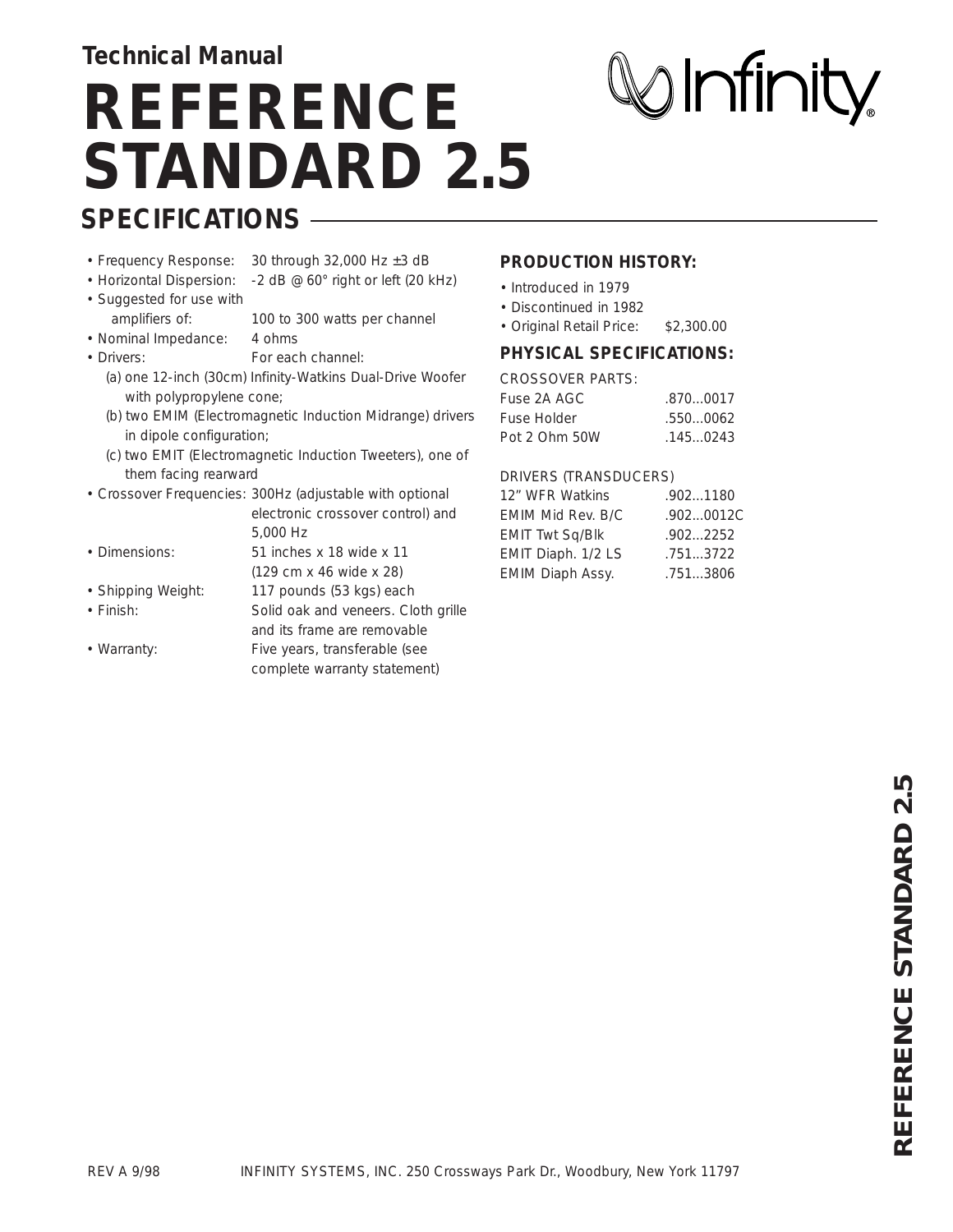**Technical Manual**

LOW

–

# **REFERENCE STANDARD 2.5 TECHNICAL SPECIFICATIONS**

 $\mathcal Q$  Infinity



–

RD./BLK.

VC2

2Ω